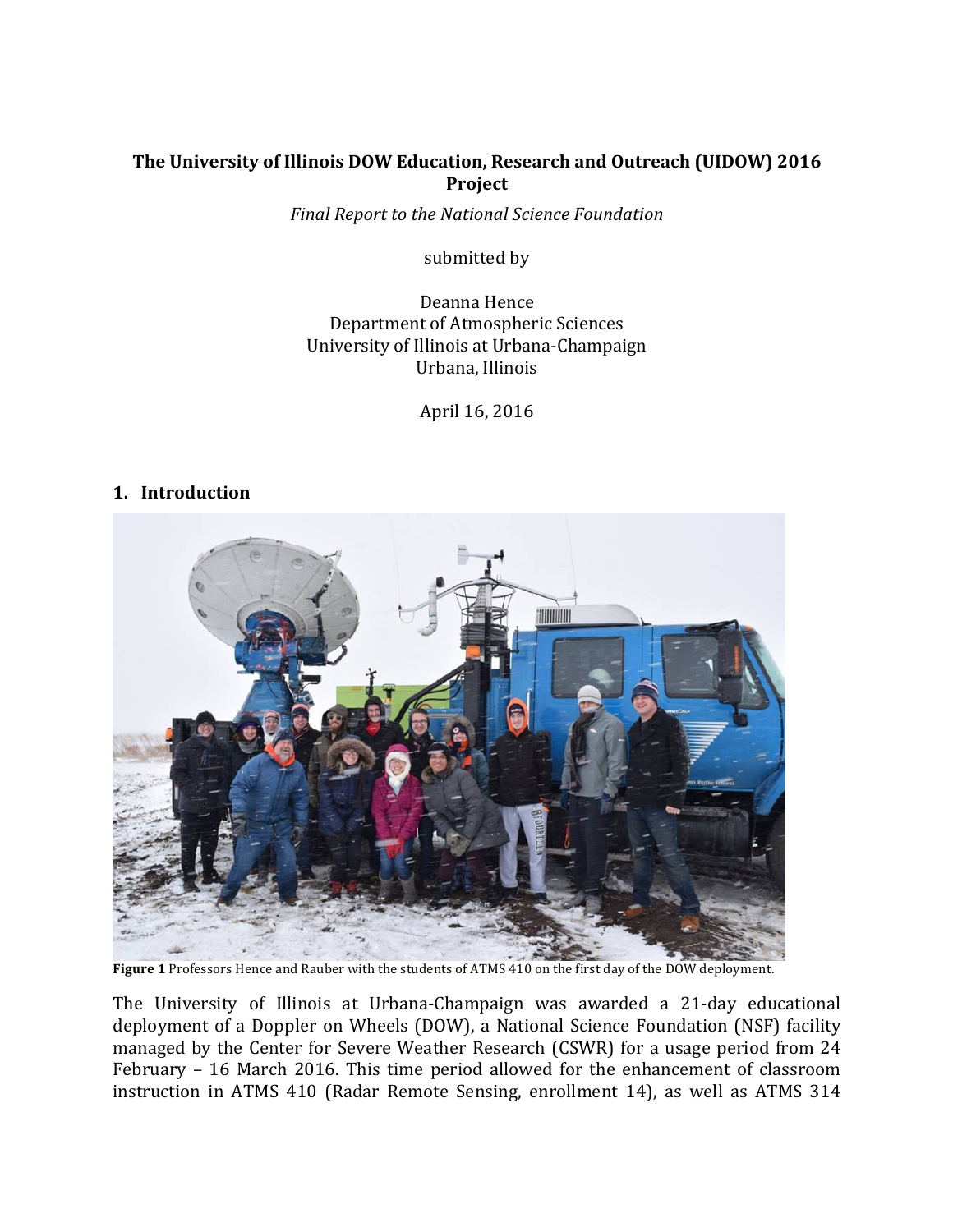(Mesoscale Dynamics, enrollment 26) and ATMS 306 (Cloud Physics, enrollment 10). PI Deanna Hence is the instructor for ATMS 410. In addition to the enrichment of these three classes, we intend to use the data collected for undergraduate capstone research projects in Fall 2016. During the DOW's time at UIUC, we engaged in outreach and contributed to the education of our campus community, our local community college, and the general public. The many components of this educational deployment resulted in a department-wide engagement of both undergraduate and graduate students that was an enriching experience for those within and without the designated classes directly involved. This final report summarizes the activities and outcomes that we accomplished during this deployment.

## **2. Deployments and Class Procedures**

## **2.1.Overview and Scheduling**

Table 1 shows the scheduling for the students of ATMS 410 as well as the 8 scientists  $(6)$ professors, 2 experienced graduate students) that contributed to the deployments. Each student in ATMS 410 was able to deploy with the radar at least twice, and additional students not in ATMS 410 were included as space and time allowed. In addition to these deployments, the radar was reserved for the use of ATMS 314, where students accompanied Professor Trapp in groups of 3-4. The DOW was reserved for the use of ATMS 306 for one class period, with a focus on how radar retrievals can be used to characterize cloud physics and microphysical retrievals. In addition, ATMS 304 (Radiative Transfer-Remote Sensing) also reserved the radar for a class period to discuss how the principles of radiative transfer apply to active remote sensing. Because of overlap between the classes, some students were able to interact with the radar on multiple occasions with different contexts, which allowed them to see how these principles they were learning in the disparate classes applied to radar remote sensing. Professor Frame and a graduate student coordinated providing us with weather forecasts throughout the deployment, to notify us of potential opportunistic data collection days.

Table 2 outlines the weather sampled with each of the DOW deployments. Professors Hence and Rauber performed site surveys to identify several of the sites prior to the arrival of the DOW, although further sites were identified during the course of the deployment. The DOW time at UIUC was bookended by two examples of severe weather: a blizzard that reached full intensity during the first full day of the DOW being at the university; and an outbreak of severe convection across central Illinois on the final day. In between these extreme events, the students examined frontal passages with associated precipitation, regions of stratiform precipitation, thick lightly precipitating cloud layers, scattered convection that underwent a convective-stratiform transition, and a relatively frequent occurrence of clear air days. In addition, we were able to sample in the parking lot near the Atmospheric Science building to do a cross-calibration of the department's new MRR on the same day as our campus community outreach day. This activity provided valuable data that can be cross-analyzed and used for future research, but also enabled many students on and off of our campus to witness data collection from two radars in real-time.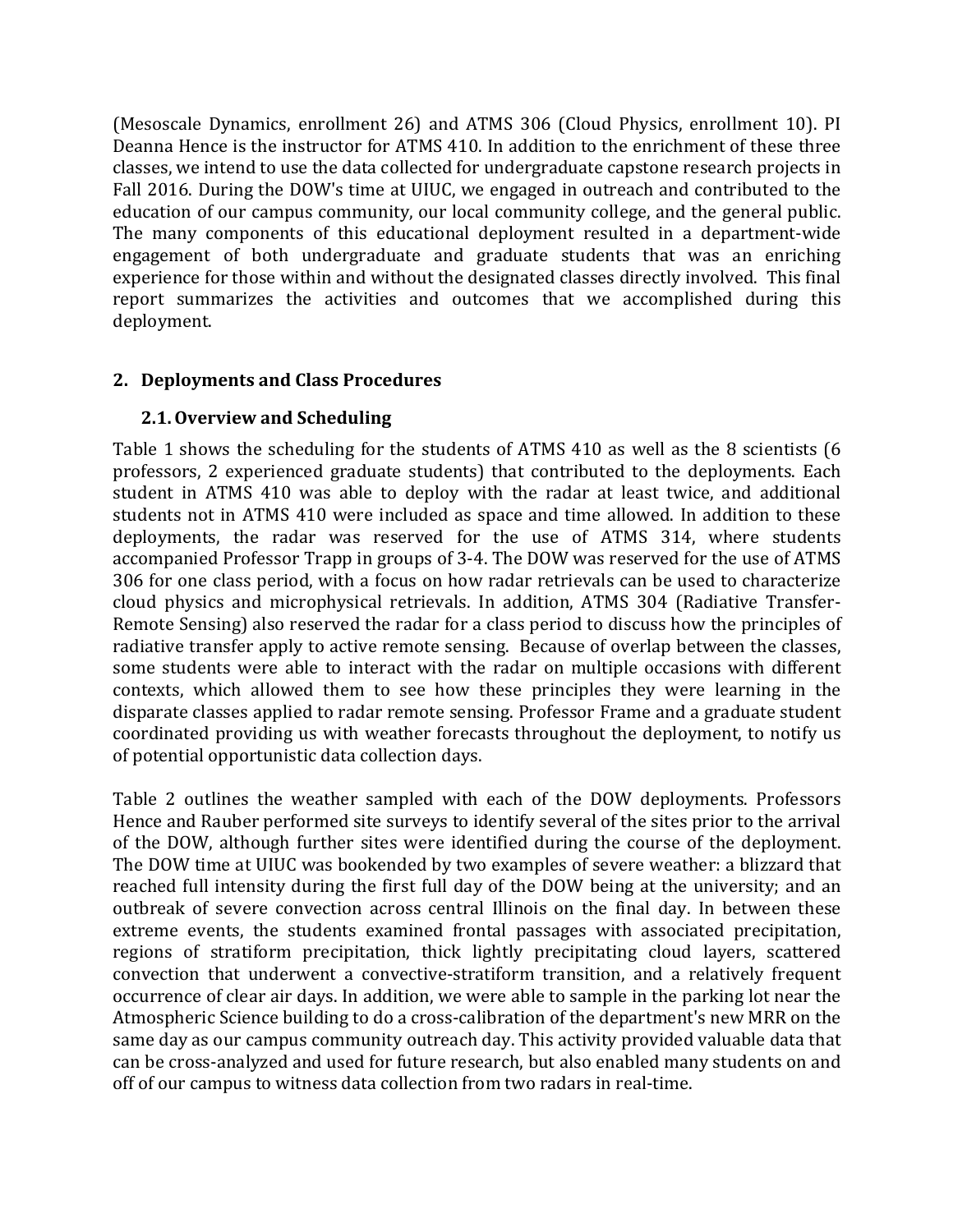

**Figure 2** Professor Rauber explaining the external components of the DOW to the students.

## **2.2. Highlights**

*2.2.1. 22 February 2016 – Blizzard hits first full day*

The first full day with the radar was reserved for an introduction to the radar and the deployment for ATMS 410, and what a start! As a data collection opportunity and in partnership with researchers from the UI Energy Farms, the radar deployed to a predetermined research field southeast of campus. The radar performed PPI and RHI scans as Professors Rauber introduced the students to the internal and external components of the radar in strong winds and

blowing snow. Students were shuttled back and forth to the radar (only a few miles from the department) during the course of the deployment.

## *2.2.2. Clear air and non-precipitating cloud studies*

We used the several instances of clear weather days to put students in the operation seat for the radar to teach the students various calibration and clutter identification techniques. Given that this was the most frequent weather occurrence, almost every student was given opportunity to perform site surveys, map ground clutter, test various scan strategies, and examine other nonmeteorological returns such as those from trains, planes, power lines, and sun spikes. When the opportunity arose, students also examined cirrus cloud generating cells, haze, and thick low-level cloud layers using a variety of scan strategies and experimenting with the effects of using different pulse repetition frequencies. In their final projects, all ATMS 410 students will be required to use the data from clear air retrieval days to identify and investigate strong sources of ground clutter.

## *2.2.3. Light to Moderate Precipitation Cases*



**Figure 3** The DOW parked at the SOY-FACE farm south of campus.



**Figure 4** Students examining clear air returns**.**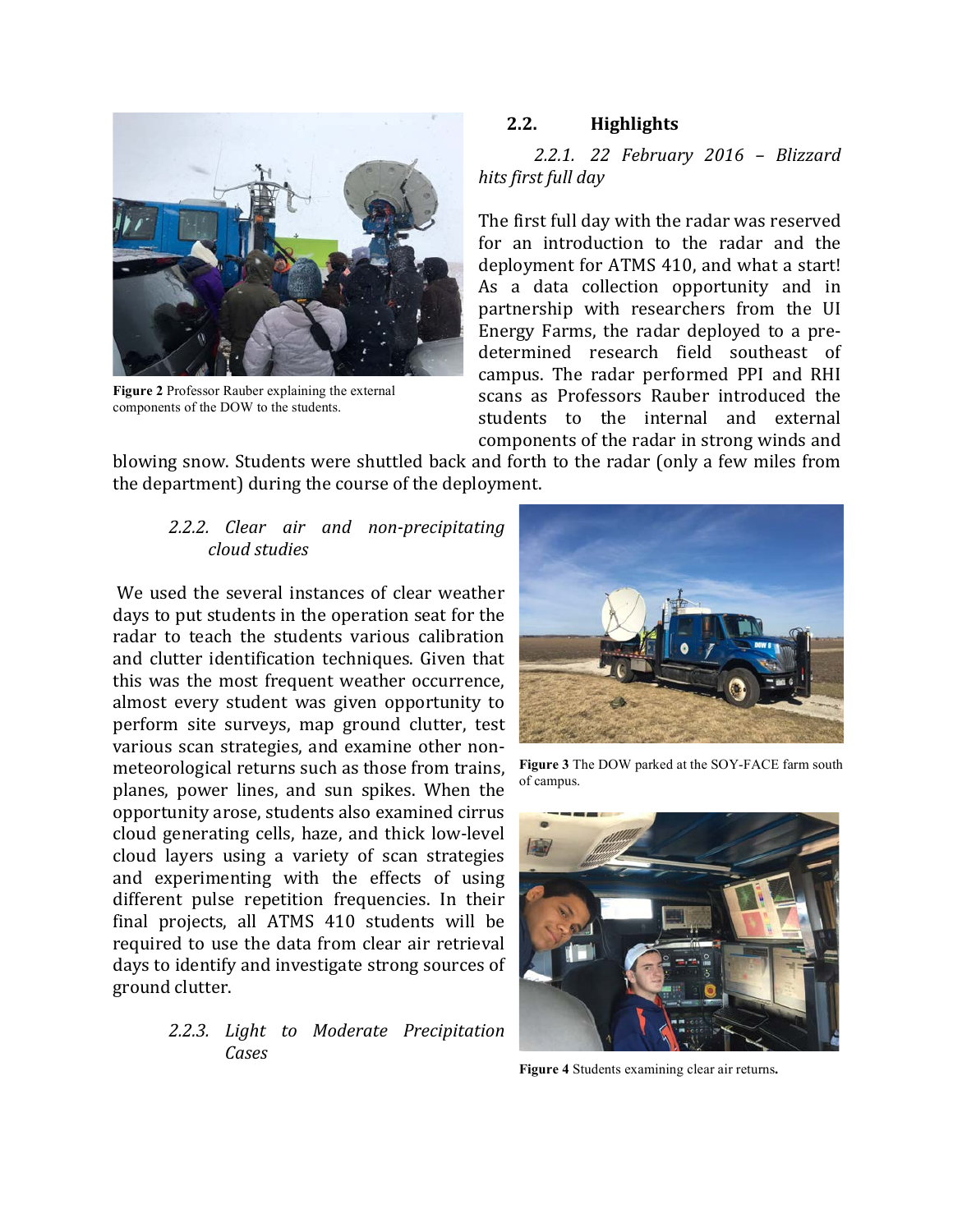

**Figure 5** Professor Frame with students sampling a tornadic supercell.

On days where precipitation was present, students were able to examine the particle and velocity characteristics of the precipitation in real-time and were given the opportunity to alter the scan strategies. The students were encouraged to examine both the horizontal and vertical distribution of precipitation targets and think about how the different parameters and settings of the radar impacted their ability to retrieve useful information. In one case of a cold frontal passage, the students were able to witness the transition from rainfall to snow and the wind shift in real time via the velocity and dual-polarization parameters. During a

different deployment, during which we shuttled numerous students back and for, the students examined the transition of scattered convection into stratiform precipitation.

*2.2.4. 15 March 2016 – Severe convection near*  Springfield, IL

One of the most exciting and rewarding days was the THEATURED IN E-EDITION TEXT ALERT SIGNUP MOST WANTED SALARY DATABAS final day of the deployment, which not only was an excellent data collection day but also showed everyone the power that social media can have in science. When forecasts indicated that Central Illinois was primed for severe convection, Professor Frame coordinated with both graduate and undergraduate students to collect data near the Springfield area. Through Professor Frame's active use of Twitter, an opportunity for collaboration arose when students from Purdue University notified him that they were in the same area collecting data of their own. Professor Frame and students from both universities were able to coordinate a joint operation and were able to successfully capture the tornado that touched down in the region.

#### **3. Classroom Educational Objectives**

### **3.1. Classroom instruction enhancement for ATMS 410, ATMS 314, and ATM 306**

ATMS 410 is a comprehensive radar meteorology course that covers the basic principles of conventional, Doppler, and polarization radar. In addition, the class covers precipitation measurement



**Figure 6** Newspaper article discussing the DOW's trip to Springfield and the coordination with student from Purdue.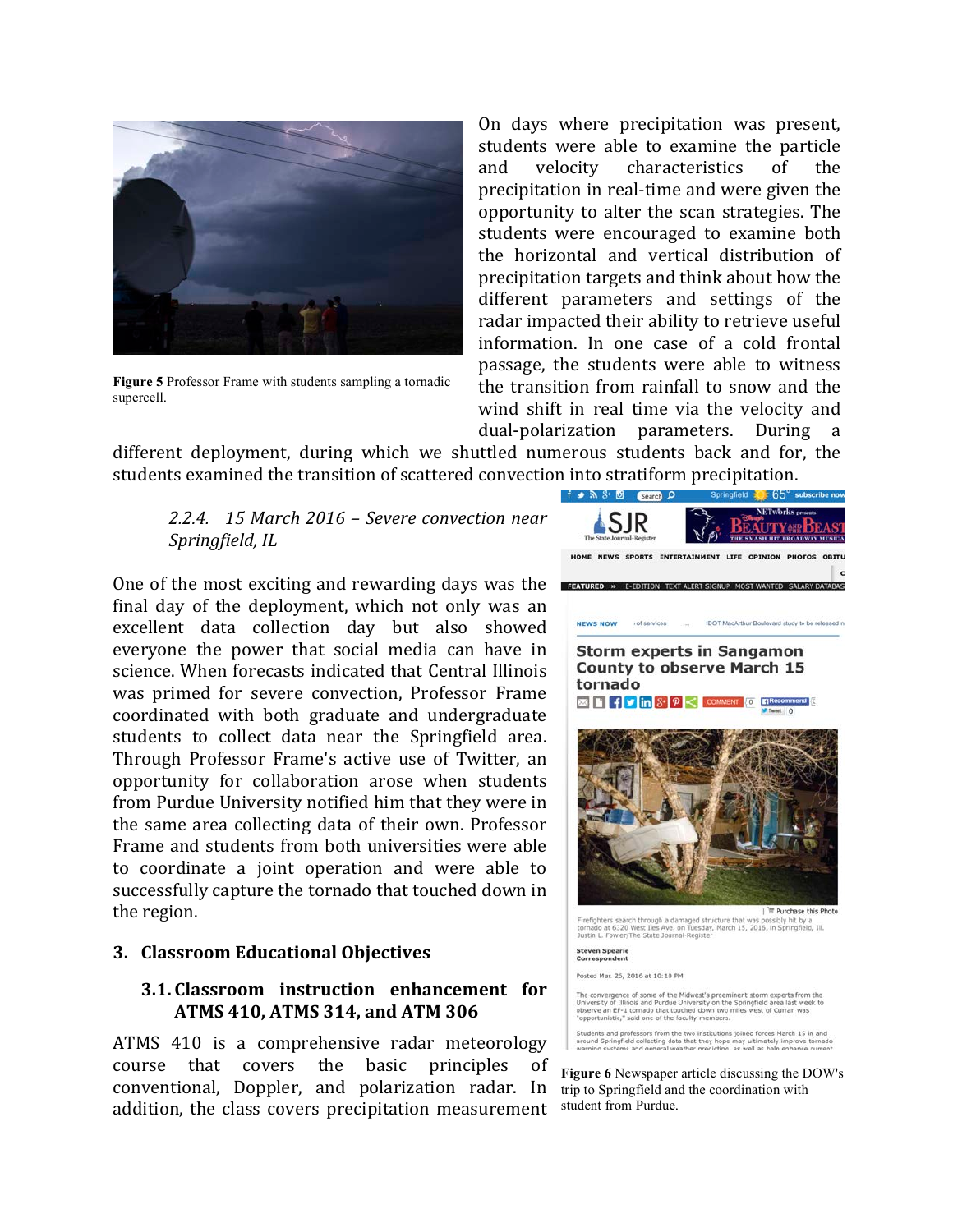and microphysical interpretation of radar data, Doppler processing techniques such as VAD analysis, dual-Doppler analysis, and wind profiling for a variety of ground-based, airborne, and spaceborne platforms. One fundamental problem is that the class lacks direct access to a radar facility where students can see the components, learn how they work together, and operate themselves to test various sampling strategies. Access to the DOW allowed for students to see the impacts, in real time, of the various "trade-offs" that Professor Hence discussed repeatedly in class. This included visualizing the Doppler Dilemma through visualizing the relationship between the maximum unambiguous range, the Nyquist velocity, and the PRF, watching how high winds aloft led to velocity folding, brightband identification, reflectivity in ice vs. rain, etc. The students are working with and learning Solo3 to interact with the data. Students in ATMS 314 and 306 also had the opportunity to apply these principles to the topics specific to their courses

## **3.2. Assessment**

The primary tool for assessment for the students in ATMS 410 is a final project, included in this report, where they are asked to perform several types of analysis of the individual cases collected by the DOW. The students are asked to examine both clear air and precipitation cases, and are required to provide information on the situational awareness of the case (location, conditions, etc), discussion of the meteorology involved, and perform the requested analysis. The students will be expected to present their results to the class at the end of the quarter in a short presentation.

# **3.3. Field deployment experience**

Especially for students still too junior to have yet participated in field activities, several students reported being excited to witness the weather they had been studying in class in action. Graduate students with field experience from PECAN (Choate, who is also TA for ATMS 410, and Stechman) were given the opportunity to pass their knowledge gained from extensive experience with the DOW to these younger students. Through this experience, the students also got a taste for some of the hard realities of field research: some were frustrated by deploying on clear weather days; many were surprised by the challenges of attempting to collect data in tough conditions, despite efforts to inform them on what to expect (One student said "This is why I study warm weather convection!" on the day of the blizzard). Most, however, seemed thrilled to be receiving hands-on experience.

# **3.4. Data collection for undergraduate capstone research**

We were highly fortunate to collect data in a wide variety of spring weather phenomena, which will provide an ample dataset for student analysis. Seniors are strongly encouraged to take a capstone research experience (ATMS 492), for which they receive 4 credit hours. We intend to use the DOW data to provide recent observational cases for the students to study.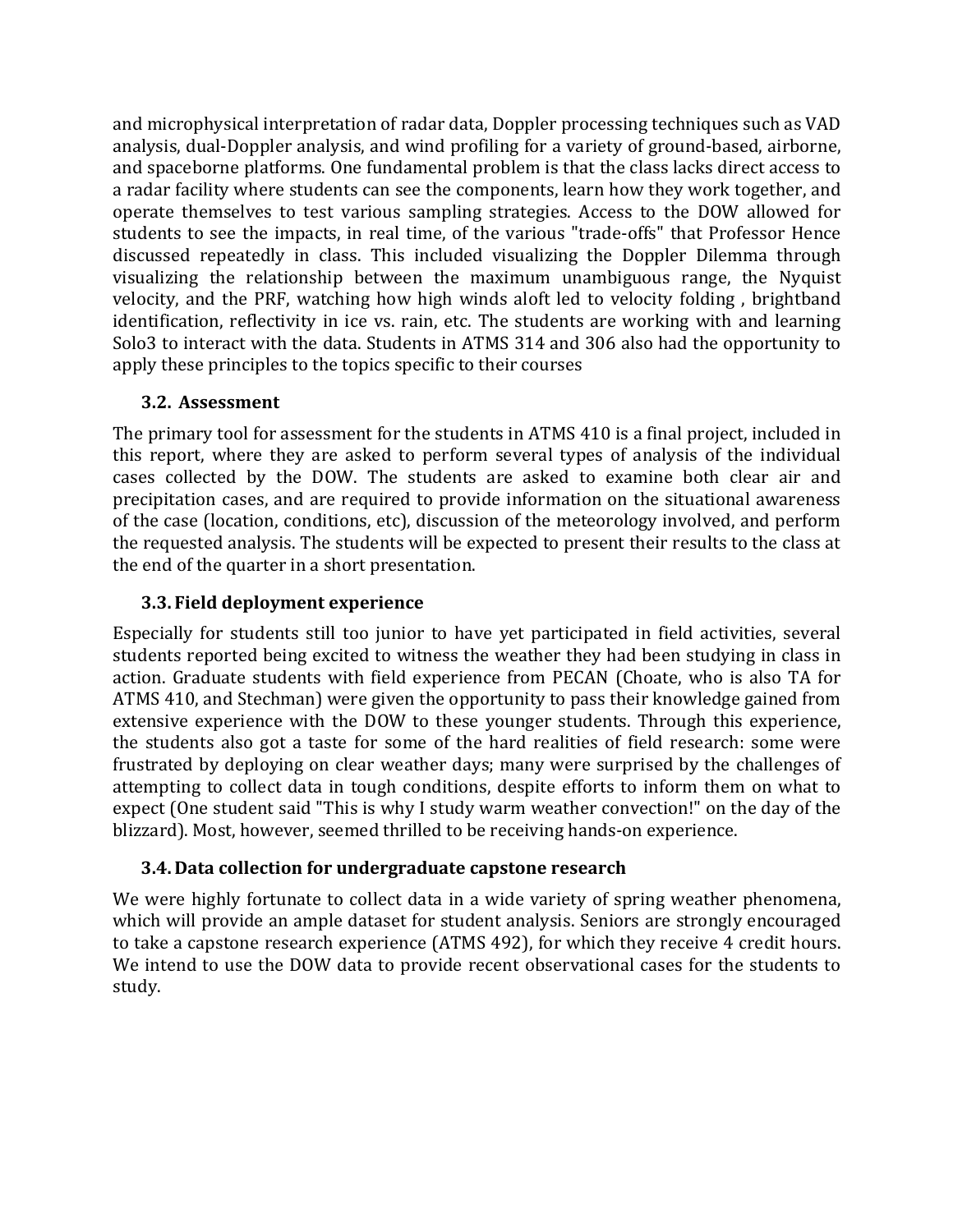### **4. Outreach Activities**

## **4.1. Campus and Community College Outreach**



**Figure 7** A class visit from Parkland Community College.

We held two outreach events: one geared towards our campus community and visits from Parkland Community College, and one later in the week for the community. Given that the DOW visit corresponded with National Severe Weather Awareness Week, as well as the first tests of the local tornado sirens of the season, Professor Hence coordinated with two graduate students (one active in emergency management research, the other active in K-12 outreach and education) as well as the UIUC Student Chapter of the American Meteorological Society (SCAMS) to organize the events around severe weather awareness and hazard preparation.

The campus outreach event was held in the DOW's parking space next to Atmospheric Sciences, which we had rented from the university for the duration of the campaign. The campus event was advertised to all of the Office of Inclusion and Intercultural Relations cultural houses, science and engineering-focused registered student organizations, as well as to faculty and staff through the various campus newsletters and publications (Inside Illinois, Eweek, etc). A press release was also sent to the Daily Illini (student newspaper).

Unfortunately, likely due to cold, wet weather attendance was low, but as planned three

classes (ranging from  $10-20$  students per class) from Parkland Community College's Weather 101 class came for tours of the DOW, as well as a scattering of other students throughout the open house period of the day. A science journalism student interviewed Professors Rauber, Frame, and Hence as well as covered the two events as one of her class projects, which was put on YouTube as well as on the local student television station. In these ways, we contributed to the education of a variety of students in our collegiate community.

#### **4.2. Community Engagement**

Although it was still a bit cold and windy, the severe weather preparedness community event met with greater success. The Illinois



**Figure 8** A science journalism student doing her class project on the DOW. Available at https://www.youtube.com/watch?v=gm9ZuvUhv2g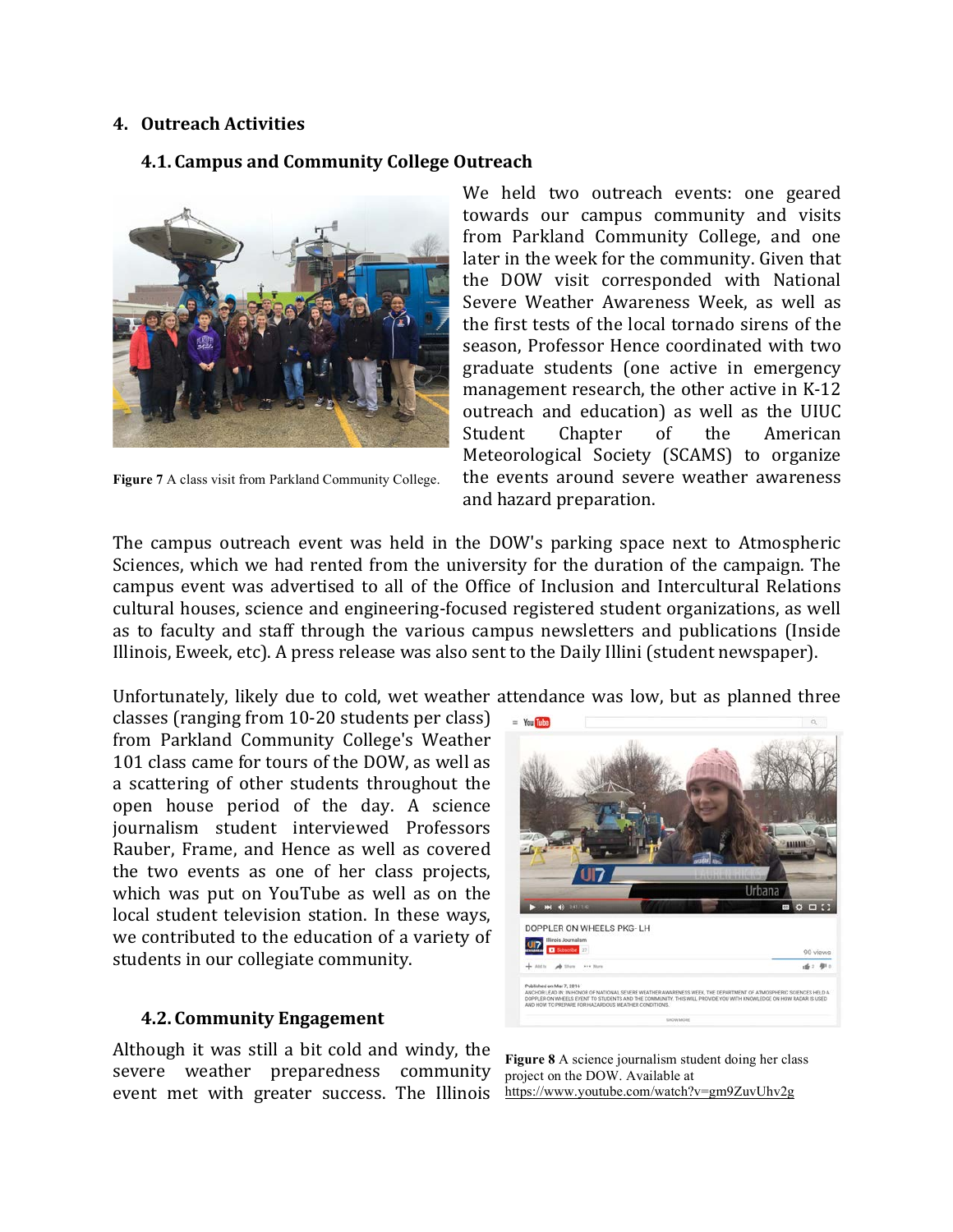

**Figure 9** Local news coverage of the severe weather preparedness event. Available at: http://www.illinoishomepage.net/news/localnews/wheeled-doppler-raising-weather-awareness

Exchange advertised the event as part of their own severe weather preparedness community outreach. The department issued press releases to Channel 3 WCIA, the News-Gazette (local newspaper), and WILL (local NPR station). WCIA interviewed Professor Rauber and notified the community of the event. Local schools were notified of the event and flyers were distributed for children to take home. The event was held in a highly visible, welltrafficked parking lot on the south side of campus, close to the athletic fields and campus arboretum. 

In addition to giving tours of the DOW, we were able to have a representative from the American Red Cross available to give community members informational pamphlets and coloring books for children. We also had two informational posters; one poster explained the meanings of watches and warnings in relation to typical Illinois hazardous weather phenomena, while the other had examples of a variety of emergency preparedness kits for adults, children, and pets. Professor Hence contributed her home emergency kits as handson visual examples. All told, the event reached 50-60 people over a 4 hour period and reached a range of children, with some visitors being as young as 3-6 years old.

### **5. Lessons Learned**

As has been experienced previously with UIDOW, we discovered that having enough activities to keep students engaged on clear air days is a challenge. Although making sure the students take the reins and get the experience of setting up and operating the radar themselves is important overall, this is even more so critical on clear air days.

In general, although our undergraduate students are typically drawn to our program out of an interest in severe weather, we need to make sure to stress more clearly that all weather data collection is important, and not just the "exciting" part. An introduction to some of the tedium that is data collection better introduces them for the challenges of doing this in the future. Having the support of the operator to help make the student experience on "boring" days as engaging (or as



**Figure 10** Local severe weather interest blog advertising our community outreach event.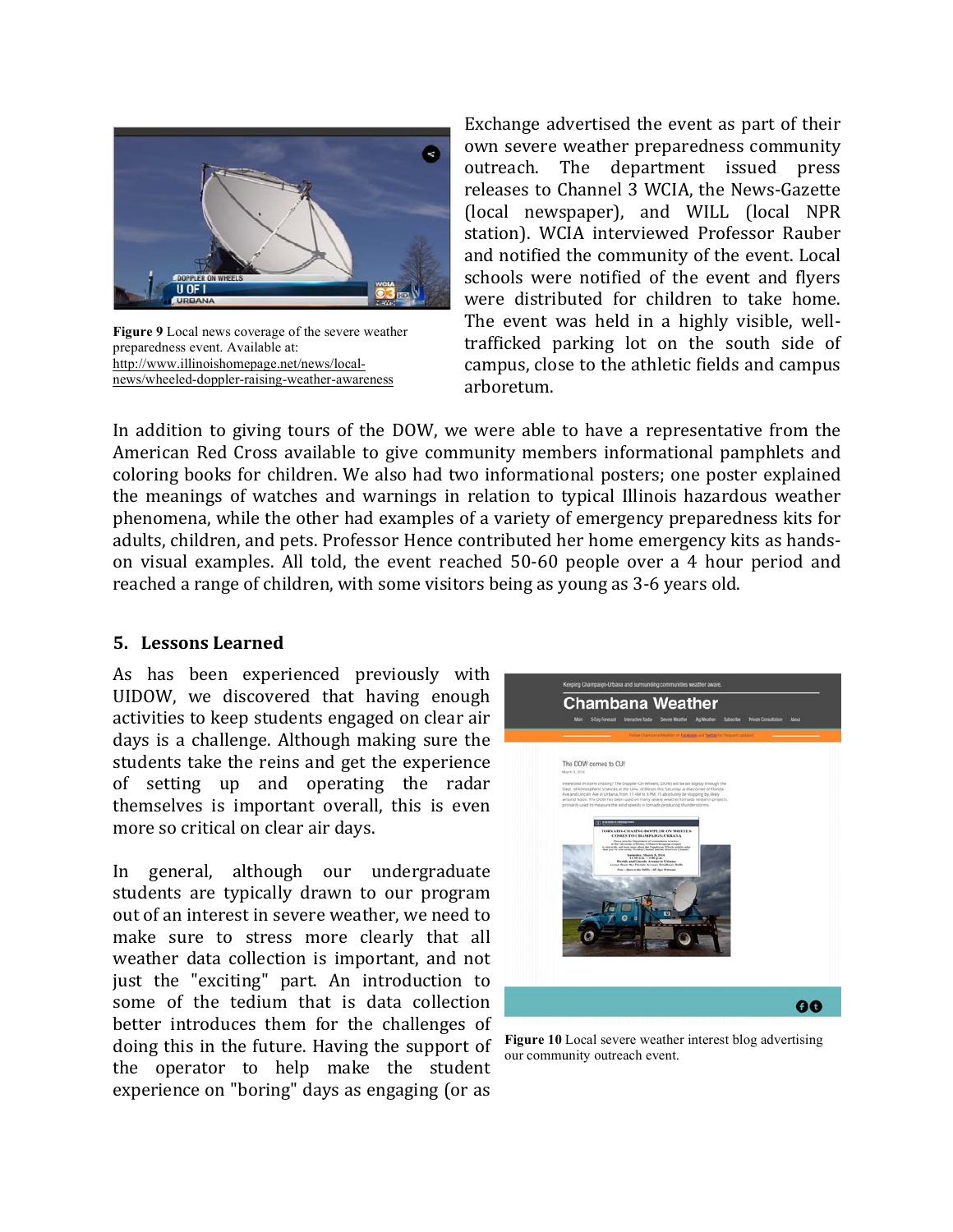close to as can be managed) as those with precipitation will be very helpful on future deployments. In particular, having students do manual solar calibration and other activities can be very educational.

We got a first taste of coordinating with other colleges and universities in the area for educational and data collection opportunities with the DOW, and this is something we will explore more in future deployments.

Finally, we learned the hard way that corn fields, even ones presumed frozen, are not good for DOW hydraulic feet.



Figure 11 Professor Hence, various students, and a representative from the American Red Cross interacting with members of the public.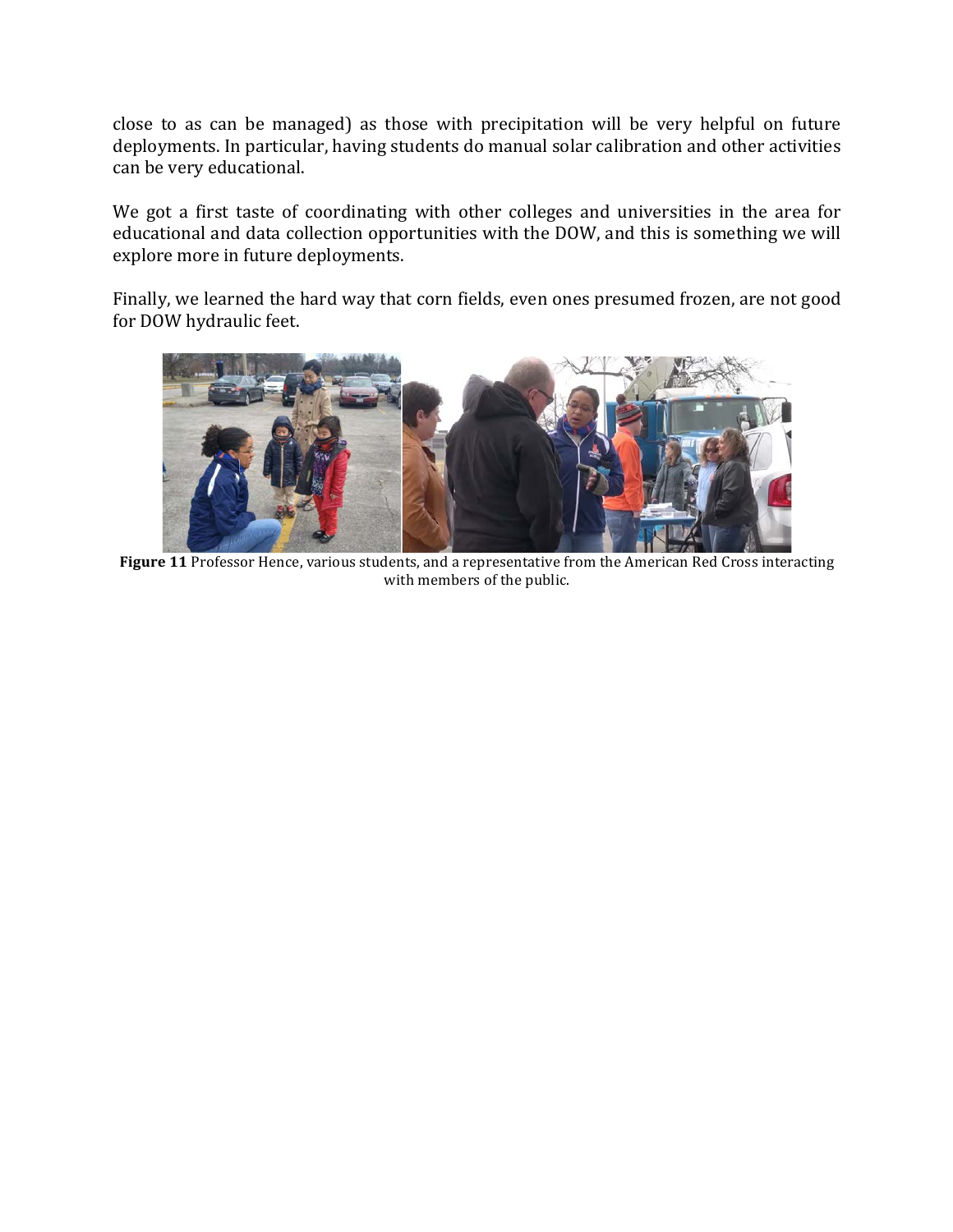#### Table 1: Student and Faculty deployment schedule during UIDOW 2016.

|                |                                        |              |              |                |              |   |   |                              |              |                |                |              |              | c            |                |            |              |              |         |              |              |              |              |
|----------------|----------------------------------------|--------------|--------------|----------------|--------------|---|---|------------------------------|--------------|----------------|----------------|--------------|--------------|--------------|----------------|------------|--------------|--------------|---------|--------------|--------------|--------------|--------------|
|                |                                        |              |              |                |              |   |   |                              |              |                |                |              |              | ×            |                |            |              |              |         |              |              |              |              |
|                |                                        |              |              |                |              |   |   | L                            |              |                |                |              |              | $\circ$      |                |            |              |              |         |              |              |              |              |
|                |                                        |              |              |                |              |   |   | $\mathbf{a}$                 |              |                |                |              |              | W            |                |            |              |              |         |              |              |              |              |
|                |                                        |              |              |                |              |   |   | $\overline{\mathbf{5}}$<br>h |              |                |                |              |              |              |                |            |              | н            |         |              |              |              |              |
|                |                                        |              |              |                |              |   |   | $\mathbf{e}$                 | .S           |                |                |              |              |              |                |            |              | $\mathbf{u}$ | a.<br>n | s            |              |              |              |
|                |                                        |              |              |                |              |   | N | $\mathbf{r}$                 | it.          | B              |                |              |              |              |                |            |              | $\mathbf{r}$ |         | $\mathbf{t}$ |              |              |              |
|                |                                        |              | $\mathsf{C}$ | R              |              |   | e | $\sim$                       | e            | $\overline{a}$ |                | $\mathsf{C}$ |              | $\cdot$ a    |                | G          | G            | $\mathbb{Z}$ |         | $\mathbf{e}$ | T            | T            |              |
|                |                                        | н            | h            | $\overline{a}$ | T            | F |   | $\tau$                       | $\mathsf{c}$ | r              | B              | h.           |              |              | E              | к.         |              |              |         | $\mathsf{c}$ | a            | h            | W            |
|                |                                        | e            | $\circ$      | $\mathbf{u}$   | $\mathbf{r}$ | r | b | ×                            | h            | ×.             | r.             | e            | $\mathsf{C}$ | ٠            |                |            |              |              |         | ×            |              | $\tilde{a}$  |              |
|                |                                        | $\mathsf{n}$ | a            | $\mathbf b$    | a            | a |   | a                            | m            | e              | $\circ$        | h            | h            | $\mathsf{n}$ | w              | $\sqrt{n}$ |              |              |         |              |              | y            |              |
| Name:          |                                        | $\mathsf{c}$ | $\mathbf{t}$ | e              | $\mathbf{D}$ | m | t | p                            | a            | d              | w              | a            | e            | g            |                | d          | $\mathbf{r}$ |              |         | e            | $\circ$      | $\mathbf{e}$ | $\mathbf{r}$ |
| DAY            | DATE<br>TIME                           | e.           | e.           | r              | Þ            | e | t | p                            | $\mathsf{n}$ | a              | $\overline{n}$ | k            | n.           | $\mathbf{a}$ | $\overline{n}$ | e          | $\epsilon$   | $\mathbf{r}$ |         | $\mathbf{r}$ | $\mathbf{r}$ | $\tau$       | $\mathbf{e}$ |
| W              | 24-Feb-16 8am-2pm                      |              |              |                |              |   |   |                              |              |                |                |              |              |              |                |            |              |              |         |              |              |              |              |
| W              | 24-Feb-16 2pm-8pm                      |              |              |                |              |   |   |                              |              |                |                |              |              |              |                |            |              |              |         |              |              |              |              |
| Th             | 25-Feb-16 8am-2pm                      |              |              |                |              |   |   |                              |              |                |                |              |              |              |                |            |              |              |         |              |              |              |              |
| Th             | 25-Feb-16 2pm-8pm                      |              |              |                |              |   |   |                              |              |                |                |              |              |              |                |            |              |              |         |              |              |              |              |
|                | 26-Feb-16 8am-2pm                      |              |              |                |              |   |   |                              |              |                |                |              |              |              |                |            |              |              |         |              |              |              |              |
|                | 26-Feb-16 2pm-8pm                      |              |              |                |              |   |   |                              |              |                |                |              |              |              |                |            |              |              |         |              |              |              |              |
| Sa             | 27-Feb-16 8am-2pm                      |              |              |                |              |   |   |                              |              |                |                |              |              |              |                |            |              |              |         |              |              |              |              |
| Sa<br>Su       | 27-Feb-16 2pm-8pm                      |              |              |                |              |   |   |                              |              |                |                |              |              |              |                |            |              |              |         |              |              |              |              |
|                | 28-Feb-16 8am-2pm                      |              |              |                |              |   |   |                              |              |                |                |              |              |              |                |            |              |              |         |              |              |              |              |
| Su             | 28-Feb-16 2pm-8pm                      |              |              |                |              |   |   |                              |              |                |                |              |              |              |                |            |              |              |         |              |              |              |              |
| $\frac{M}{M}$  | 29-Feb-16 Sam-2pm                      |              |              |                |              |   |   |                              |              |                |                |              |              |              |                |            |              |              |         |              |              |              |              |
|                | 29-Feb-16 2pm-8pm                      |              |              |                |              |   |   |                              |              |                |                |              |              |              |                |            |              |              |         |              |              |              |              |
| Tu.            | 1-Mar-16 8am-2pm                       |              |              |                |              |   |   |                              |              |                |                |              |              |              |                |            |              |              |         |              |              |              |              |
| Tu<br>ℼ        | 1-Mar-16 2pm-8pm<br>2-Mar-16 8am-2pm   |              |              |                |              |   |   |                              |              |                |                |              |              |              |                |            |              |              |         |              |              |              |              |
| W              | 2-Mar-16 2pm-8pm                       |              |              |                |              |   |   |                              |              |                |                |              |              |              |                |            |              |              |         |              |              |              |              |
|                | 3-Mar-16 8am-2pm                       |              |              |                |              |   |   |                              |              |                |                |              |              |              |                |            |              |              |         |              |              |              |              |
|                | 3-Mar-16 2pm-8pm                       |              |              |                |              |   |   |                              |              |                |                |              |              |              |                |            |              |              |         |              |              |              |              |
|                | 4-Mar-16 8am-2pm                       |              |              |                |              |   |   |                              |              |                |                |              |              |              |                |            |              |              |         |              |              |              |              |
|                | 4-Mar-16 2pm-8pm                       |              |              |                |              |   |   |                              |              |                |                |              |              |              |                |            |              |              |         |              |              |              |              |
|                | 5-Mar-16 8am-2pm                       |              |              |                |              |   |   |                              |              |                |                |              |              |              |                |            |              |              |         |              |              |              |              |
| Sa.            | 5-Mar-16 2pm-8pm                       |              |              |                |              |   |   |                              |              |                |                |              |              |              |                |            |              |              |         |              |              |              |              |
| Su             | 6-Mar-16 8am-2pm                       |              |              |                |              |   |   |                              |              |                |                |              |              |              |                |            |              |              |         |              |              |              |              |
| Su             | 6-Mar-16 2pm-8pm                       |              |              |                |              |   |   |                              |              |                |                |              |              |              |                |            |              |              |         |              |              |              |              |
| M.             | 7-Mar-16 8am-2pm                       |              |              |                |              |   |   |                              |              |                |                |              |              |              |                |            |              |              |         |              |              |              |              |
| M              | 7-Mar-16 2pm-8pm                       |              |              |                |              |   |   |                              |              |                |                |              |              |              |                |            |              |              |         |              |              |              |              |
| Tu             | 8-Mar-16 8am-2pm                       |              |              |                |              |   |   |                              |              |                |                |              |              |              |                |            |              |              |         |              |              |              |              |
| Tu             | 8-Mar-16 2pm-8pm                       |              |              |                |              |   |   |                              |              |                |                |              |              |              |                |            |              |              |         |              |              |              |              |
| W              | 9-Mar-16 8am-2pm                       |              |              |                |              |   |   |                              |              |                |                |              |              |              |                |            |              |              |         |              |              |              |              |
| W              | 9-Mar-16 2pm-8pm                       |              |              |                |              |   |   |                              |              |                |                |              |              |              |                |            |              |              |         |              |              |              |              |
| Th             | 10-Mar-16 8am-2pm                      |              |              |                |              |   |   |                              |              |                |                |              |              |              |                |            |              |              |         |              |              |              |              |
| Th             | 10-Mar-16 2pm-8pm                      |              |              |                |              |   |   |                              |              |                |                |              |              |              |                |            |              |              |         |              |              |              |              |
|                | 11-Mar-16 8am-3pm                      |              |              |                |              |   |   |                              |              |                |                |              |              |              |                |            |              |              |         |              |              |              |              |
|                | 11-Mar-16 3pm-8pm                      |              |              |                |              |   |   |                              |              |                |                |              |              |              |                |            |              |              |         |              |              |              |              |
| 5a             | 12-Mar-16 8am-2pm                      |              |              |                |              |   |   |                              |              |                |                |              |              |              |                |            |              |              |         |              |              |              |              |
| 5a             | 12-Mar-16 2pm-8pm                      |              |              |                |              |   |   |                              |              |                |                |              |              |              |                |            |              |              |         |              |              |              |              |
| Su<br>Su       | 13-Mar-16 8am-2pm                      |              |              |                |              |   |   |                              |              |                |                |              |              |              |                |            |              |              |         |              |              |              |              |
| $\overline{M}$ | 13-Mar-16 2pm-8pm<br>14-Mar-16 8am-2pm |              |              |                |              |   |   |                              |              |                |                |              |              |              |                |            |              |              |         |              |              |              |              |
| $\overline{M}$ | 14-Mar-16 2pm-8pm                      |              |              |                |              |   |   |                              |              |                |                |              |              |              |                |            |              |              |         |              |              |              |              |
| Tu             | 15-Mar-16 8am-2pm                      |              |              |                |              |   |   |                              |              |                |                |              |              |              |                |            |              |              |         |              |              |              |              |
| Tu             | 15-Mar-16 2pm-8pm                      |              |              |                |              |   |   |                              |              |                |                |              |              |              |                |            |              |              |         |              |              |              |              |
|                |                                        |              |              |                |              |   |   |                              |              |                |                |              |              |              |                |            |              |              |         |              |              |              |              |

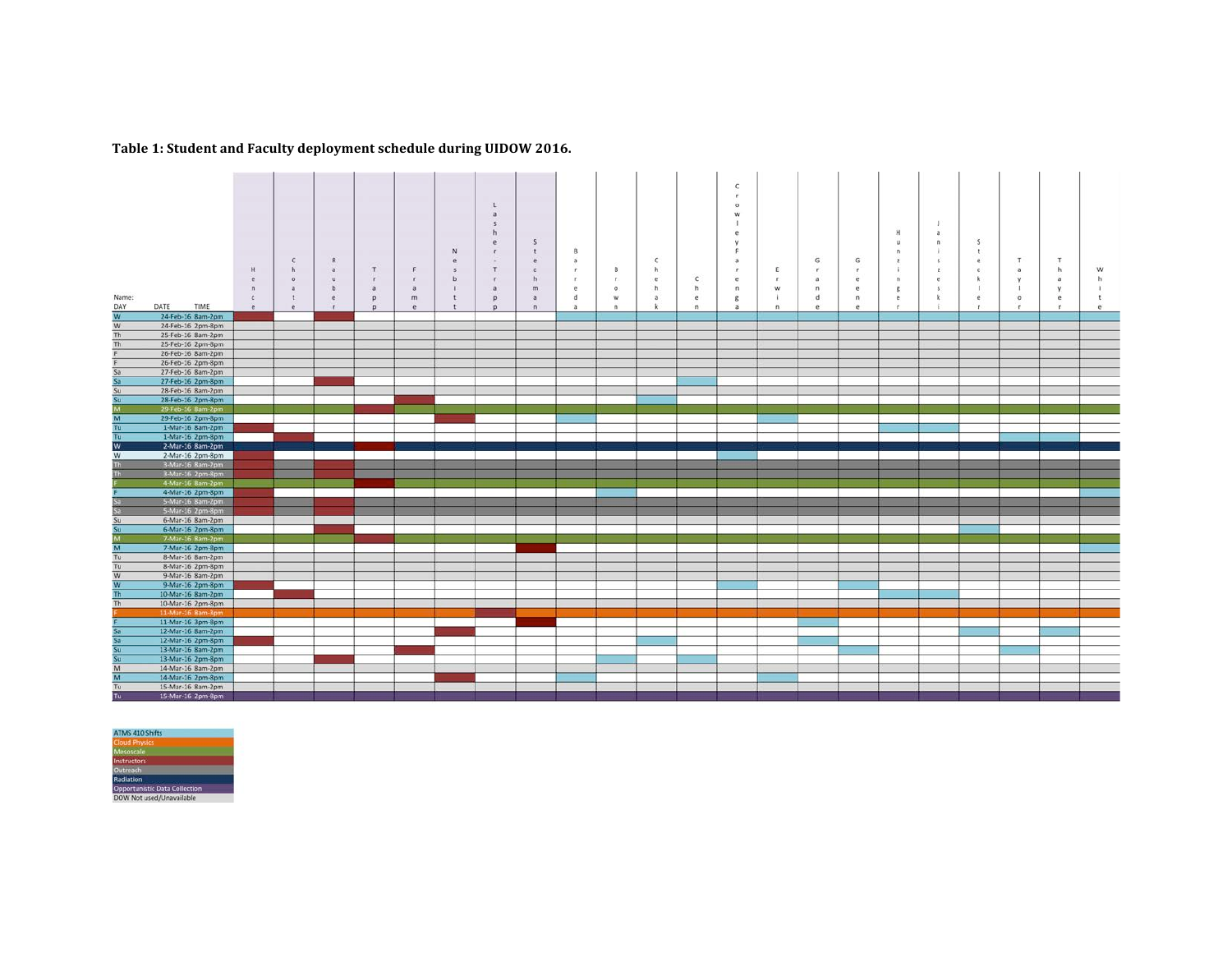#### Table 2: Missions during UIDOW 2016

| <b>DAY</b>    | <b>DATE</b>          | <b>TIME</b> | Latitud<br>e | Longitud<br>e | Orientatio<br>$\mathbf n$ | <b>Mission Weather</b>                                                            | Scientist                    |  |  |
|---------------|----------------------|-------------|--------------|---------------|---------------------------|-----------------------------------------------------------------------------------|------------------------------|--|--|
| W             | 24-Feb-16<br>8am-2pm |             |              |               |                           | Class Introduction; Blizzard                                                      | Hence, Rauber                |  |  |
| ${\mathsf W}$ | 24-Feb-16            | 2pm-8pm     |              |               |                           |                                                                                   |                              |  |  |
| Th            | 25-Feb-16            | 8am-2pm     |              |               |                           | No Mission                                                                        |                              |  |  |
| Th            | 25-Feb-16            | 2pm-8pm     |              |               |                           |                                                                                   |                              |  |  |
| $\mathbf{F}$  | 26-Feb-16            | 8am-2pm     |              |               |                           |                                                                                   |                              |  |  |
| $\rm F$       | 26-Feb-16            | 2pm-8pm     |              |               |                           |                                                                                   |                              |  |  |
| Sa            | 27-Feb-16            | 8am-2pm     |              |               |                           |                                                                                   |                              |  |  |
| Sa            | 27-Feb-16            | 2pm-8pm     |              |               |                           | <b>Ground Clutter Mapping</b>                                                     | Rauber                       |  |  |
| Su            | 28-Feb-16            | 8am-2pm     |              |               |                           | No Mission                                                                        |                              |  |  |
| Su            | 28-Feb-16            | 2pm-8pm     |              |               |                           | Frontal Passage with Precipitation                                                | Frame                        |  |  |
| M             | 29-Feb-16            | 8am-2pm     |              |               |                           | Clear Air: PRF testing, elevation and RHI scans                                   | Trapp                        |  |  |
| M             | 29-Feb-16            | 2pm-8pm     |              |               |                           | Clear Air                                                                         | Nesbitt                      |  |  |
| Tu            | 1-Mar-16             | 8am-2pm     |              |               |                           | Frontal Passage with Precipitation                                                | Hence                        |  |  |
| Tu            | 1-Mar-16             | 2pm-8pm     |              |               |                           | No data collection - Generator Failure at Site                                    | Choate                       |  |  |
| W             | 2-Mar-16             | 8am-2pm     |              |               |                           | <b>Radiation Class Demo</b>                                                       | DiGirolamo                   |  |  |
| W             | 2-Mar-16             | 2pm-8pm     |              |               |                           | <b>Mission Cancelled</b>                                                          |                              |  |  |
| Th            | 3-Mar-16             | 8am-3pm     |              |               | South                     | Parkland Community College Tours, Campus Open House,<br>MRR/DOW calibration tests | Hence.<br>Rauber,<br>Nesbitt |  |  |
| $\rm F$       | 4-Mar-16             | 8am-2pm     |              |               |                           | Clear Air, Clutter Mapping, Site Survey                                           | Trapp                        |  |  |
| $\rm F$       | 4-Mar-16             | $2pm-8pm$   |              |               |                           | Clear Air, Clutter Mapping, Site Survey                                           | Hence                        |  |  |
| Sa            | 5-Mar-16             | 11am-3pm    |              |               |                           | <b>Community Engagement Day</b>                                                   | Hence, Rauber                |  |  |
| Su            | 6-Mar-16             | 8am-2pm     |              |               |                           | No Mission                                                                        |                              |  |  |
| Su            | 6-Mar-16             | 2pm-8pm     |              |               |                           | Clear air, cirrus generating cells, sun spikes                                    | Rauber                       |  |  |
| M             | 7-Mar-16             | 8am-2pm     |              |               |                           | Clear air                                                                         | Trapp                        |  |  |
| M             | 7-Mar-16             | 2pm-8pm     |              |               |                           | Clear air, cirrus generating cells, sun spikes                                    | Stechman                     |  |  |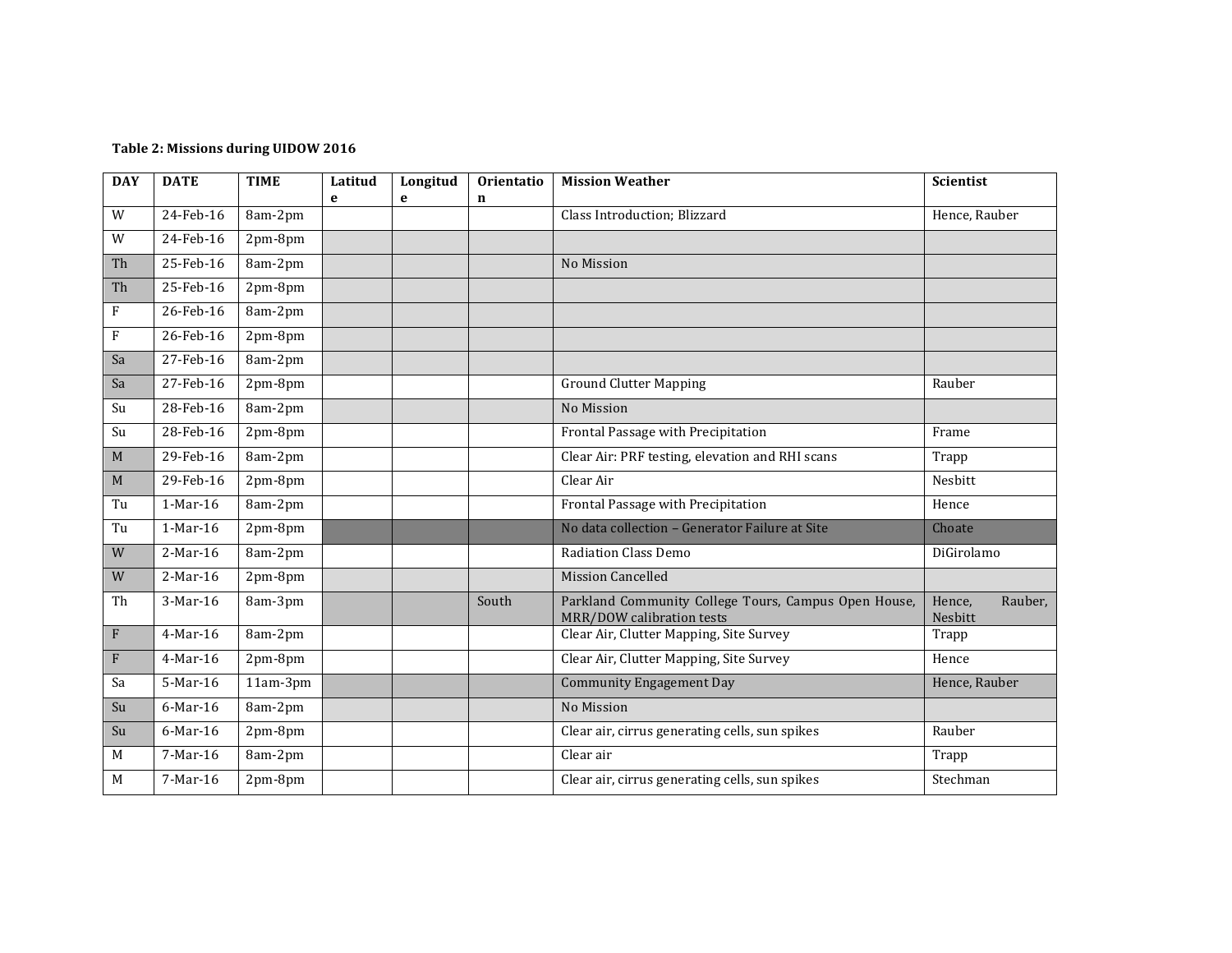| Tu | 8-Mar-16    | 8am-2pm   |  | No Mission: DOW Generator Maintenance                    |              |
|----|-------------|-----------|--|----------------------------------------------------------|--------------|
| Tu | 8-Mar-16    | 2pm-8pm   |  |                                                          |              |
| W  | $9-Mar-16$  | 8am-2pm   |  | convection, convective-stratiform transition, gust front | Hence        |
| W  | $9-Mar-16$  | 2pm-8pm   |  | No Mission                                               |              |
| Th | 10-Mar-16   | 8am-2pm   |  | Distant showers                                          | Choate       |
| Th | 10-Mar-16   | 2pm-8pm   |  | No Mission                                               |              |
| F  | $11-Mar-16$ | 8am-3pm   |  | Cloud Physics Class, Computer Failure                    | Lasher-Trapp |
| F  | 11-Mar-16   | 3pm-8pm   |  | <b>Mission Cancelled</b>                                 | Stechman     |
| Sa | 12-Mar-16   | 8am-2pm   |  | Very weak precipitation                                  | Nesbitt      |
| Sa | 12-Mar-16   | 2pm-8pm   |  | Weakly precipitating cloud layers                        | Hence        |
| Su | 13-Mar-16   | 8am-2pm   |  | Stratiform precipitation                                 | Frame        |
| Su | 13-Mar-16   | 2pm-8pm   |  | Stratiform precipitation                                 | Rauber       |
| M  | 14-Mar-16   | 8am-2pm   |  | <b>Mission Canceled</b>                                  |              |
| M  | 14-Mar-16   | $2pm-8pm$ |  | Stratiform precipitation                                 | Nesbitt      |
| Tu | 15-Mar-16   | 8am-2pm   |  | No Mission                                               |              |
| Tu | 15-Mar-16   | 2pm-8pm   |  | Severe deep convection, Tornado                          |              |
| W  | 16-Mar-16   | 8am-2pm   |  | No Mission - DOW Departed                                |              |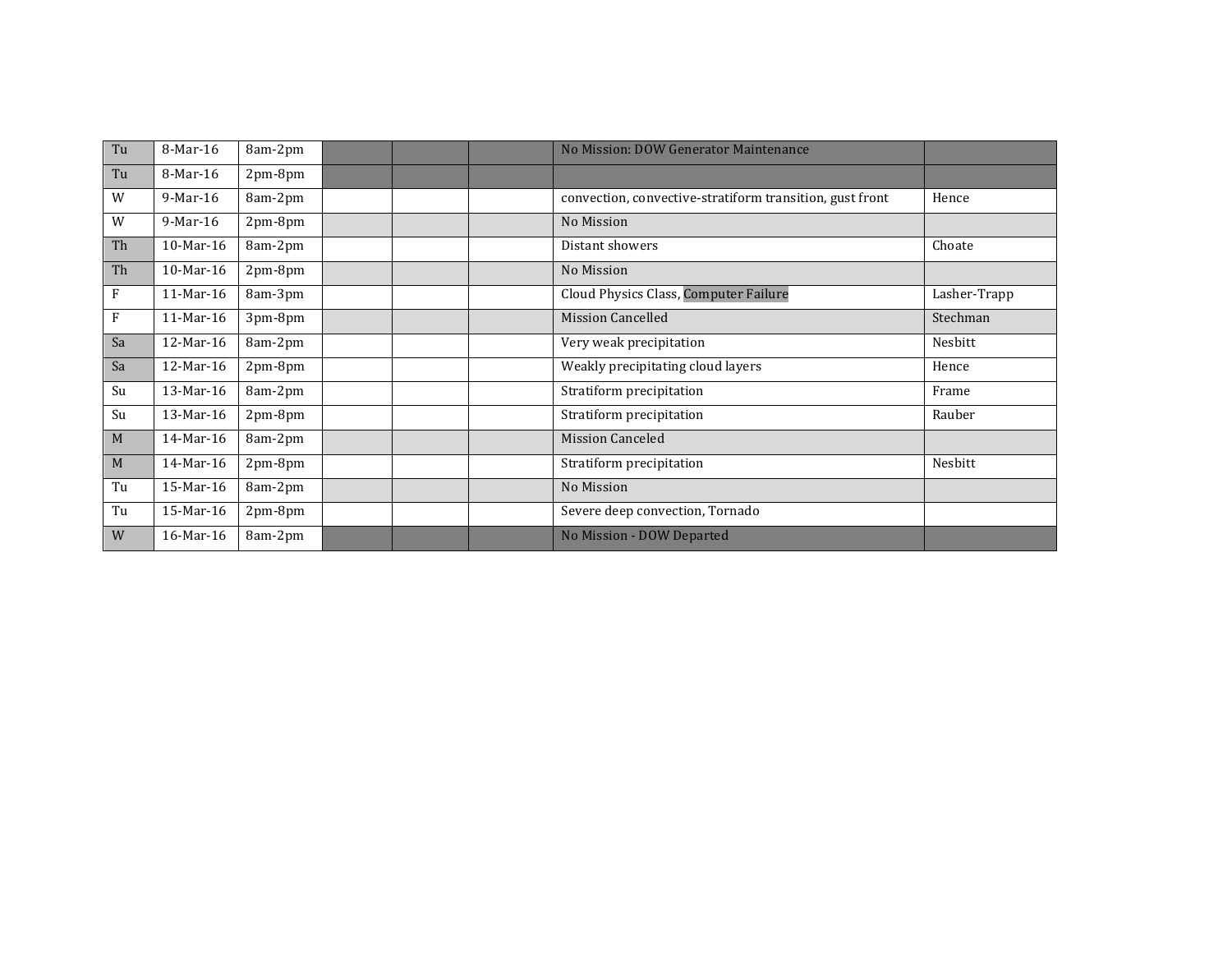## **ATMS 410: Radar Remote Sensing FINAL PROJECT**

ASSIGNED: April 6, 2016 Due: May 2, 2016

During our class, the DOW collected data on both days with precipitation and without. Using Solo3, Google Earth, and whatever else you find useful, you will use both clear air and precipitation scans of the DOW to identify key features of your particular cases. Place all images that I request that you either obtain or create in your report with the indicated annotations. Make sure that you show your work so *that I can understand your process.* **Report all units in SI.** 

Your assignment:

A. Clear Air Case

Examine your clear air case in Solo3.

- a. Write a brief summary of the details of your case. This should include the location of the radar (give the latitude/longitude as well as location information, such as "2 km north of the intersection of Neil St and Shale Road"), the time of data collection, and any notable features within the vicinity of the radar (the pictures of the site, which are in your case folder, and Google Earth may be useful in determining this).
- b. Plot the radar data in solo3 during a time you have a 360 degree PPI sweep. Make a screen shot of a representative PPI sweep, at the lowest elevation angle, of the reflectivity and radial velocity. In each image, include range rings every 2 km.
- c. Using arrows and figure annotations, indicate 5 significant and distinct regions of ground clutter in the images on both the reflectivity and velocity images.
- d. Obtain and include a Google Earth image that is centered on the location of the truck at the time of your case. Label the location of the truck within the image.
- e. Using your favorite image editing software (Illustrator, Powerpoint, etc), overlay a copy of the reflectivity image (with transparency) onto the Google Earth map and align the features. Remember that the solo3 images and azimuths are **truck relative!** One recommended way to align the image is to use the distance measuring tool in Google Earth along with the range rings from the radar to align the distances.  $(I$  was able to use PowerPoint to do this overlay successfully)
	- i. On the overlaid image, identify your five significant regions of ground clutter.
	- ii. Capture and include close-up Google Earth satellite images of the 5 sources of ground clutter and include a physical description of each source.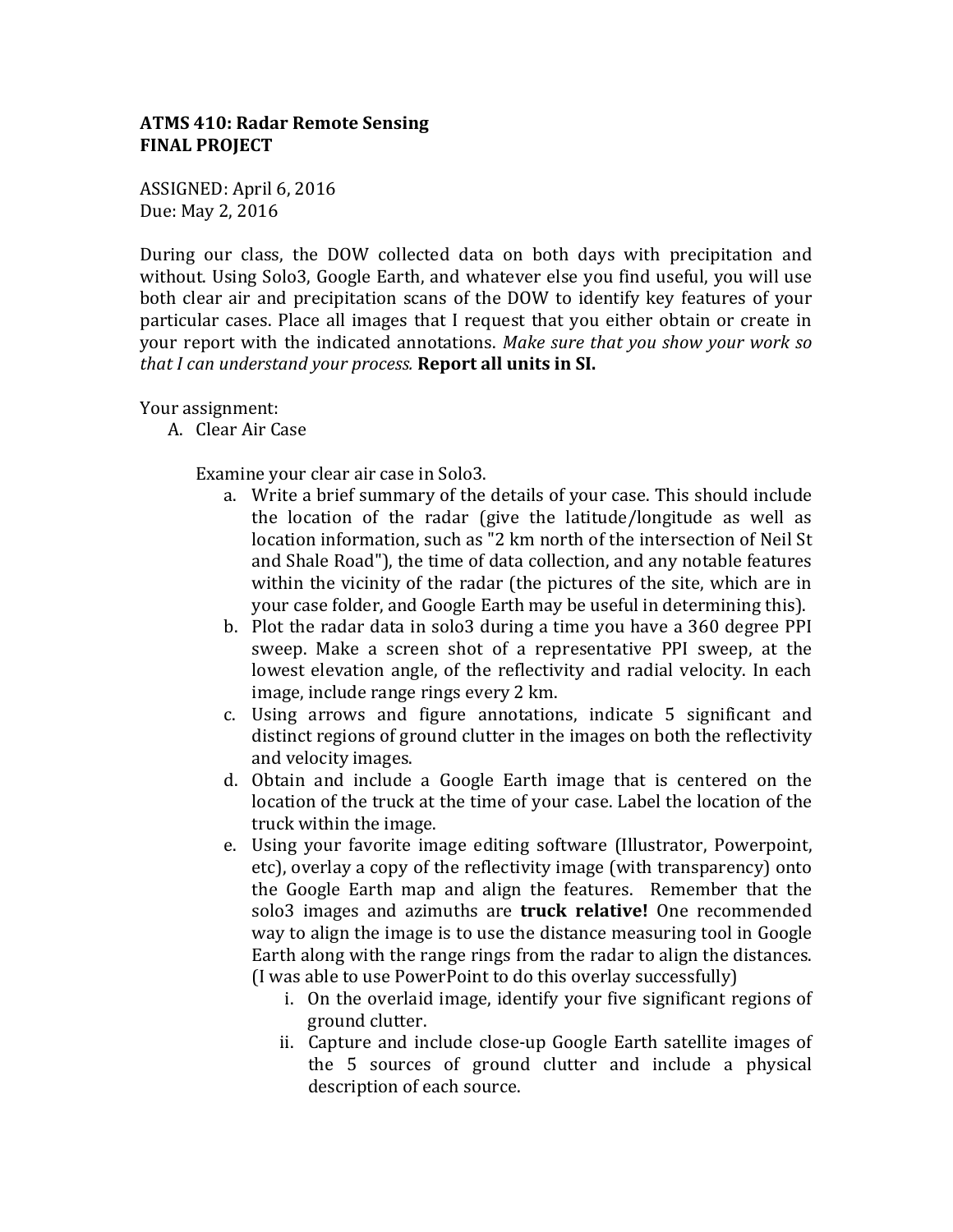- **f.** Using your ground clutter map, determine the heading of the truck relative to true north. Make sure to show your work as to how you determined this. Indicate this heading on your map overlay. And then, check your value against the compass heading given in the log.
- B. Precipitation Case

Examine your precipitation case in Solo3.

- a. Write a summary of what happened during the event. This should include: what your precipitation event was (in terms of type of precipitation); the precipitation's general movement relative to meteorological coordinates; any significant changes that occur to the precipitation over the timeframe of your case; what, if anything, the event was associated with (such as a frontal passage); and any other information that can help me understand the event you are analyzing. Also include the location of the radar, the time of data collection, and any notable features within the vicinity of the radar.
- b. RHI Analysis:
	- i. Select an RHI that has precipitation within its field of view at least up to  $10-15$  km away from the radar. Using the truck heading (from the compass heading in the log is fine), convert the truck-relative azimuth of the RHI to an azimuth angle relative to true north. Indicate the truck location, heading, and azimuth angle of the RHI on a Google Earth map.
	- ii. In solo3, plot range rings on this RHI at least every  $1$ km. Use this RHI to estimate the cloud top height at this time.
	- iii. Using the radial velocities at 10 km and your favorite programming language (Matlab, Python, etc), plot a vertical profile of the radial velocities from the surface up to the cloud top. Make sure to label your graph appropriately in terms of heights, magnitudes, and units.
	- iv. Obtain the Lincoln sounding closest in time to your case:
		- 1. Go to http://weather.uwyo.edu/upperair/sounding.ht ml.
		- 2. Put in your date and the time closest to your case from the dropdown menu.
		- 3. Select "Text:List" under "Type of Plot"
		- 4. Click on ILK on the map. Another window should pop up with a text version of the radiosonde data.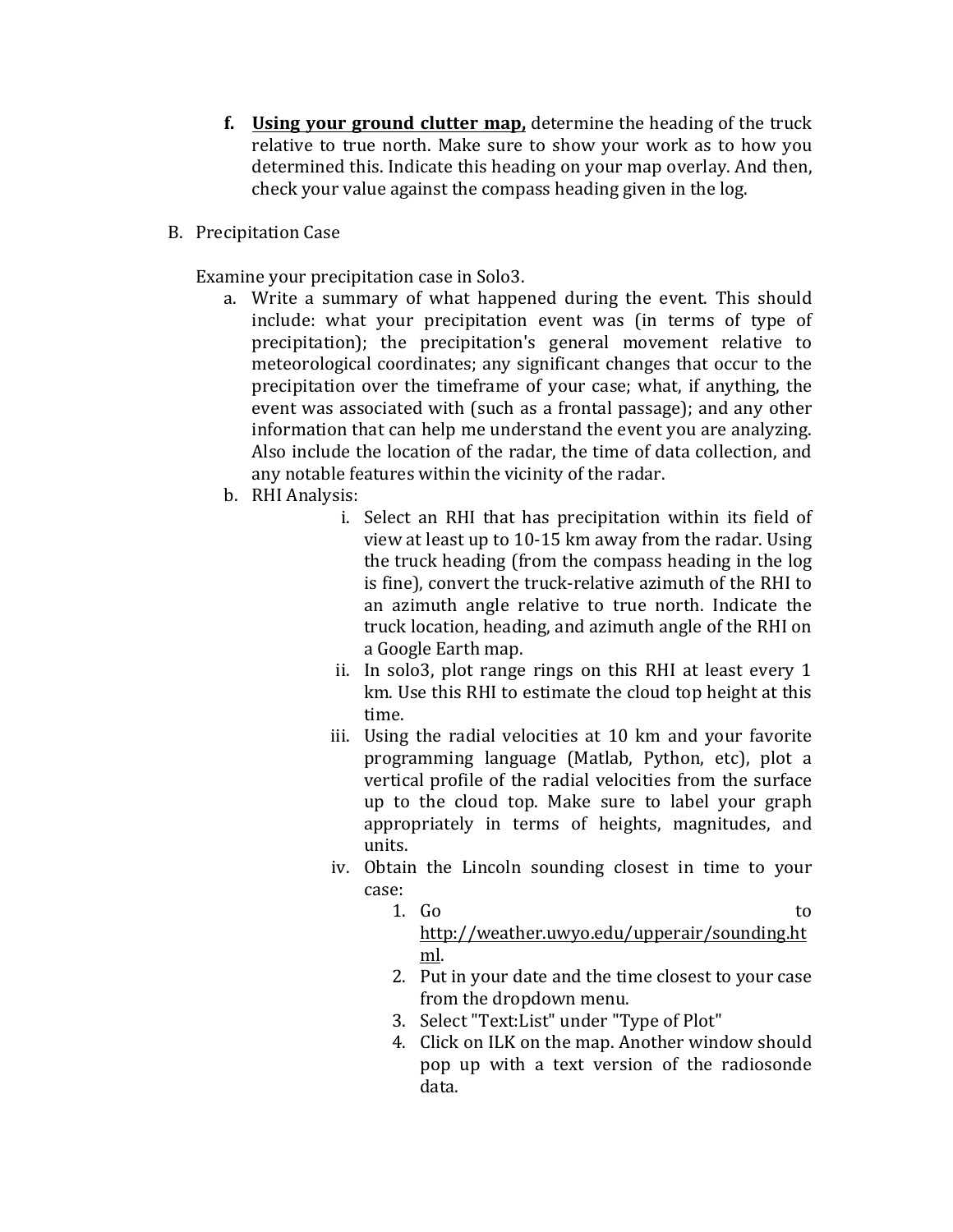- v. Using the wind direction and speed from the sounding (caution: the wind speeds are in knots!), as well as your radial velocity profile and the true north azimuth of your RHI, calculate the amount that the wind velocities from the Lincoln sounding project into the measured radial velocity for every level of the sounding up to the cloud top. Show your technique for this calculation. Report this amount in meters per second.
- c. PPI Velocity Analysis:
	- i. Draw rings at 5 km intervals from radar on a representative PPI sweep of radial velocity. Using the maxima -> minima technique discussed in class, estimate the wind speed and direction at each 5 km interval. Show your work on the image. Tip: Use a high enough elevation angle that you have a full precipitation field around the radar with minimal blockage. If you cannot get both a maxima and a minima in the velocity because the precipitation field is not full enough, estimate. Using the data widget in solo3, also report the height of the beam at each distance interval.
	- ii. Using this analysis, describe the winds of your case. Are they changing direction or speed at a given elevation? Are there any discontinuities in the wind field? Are the winds significantly changing speed or direction with height?
- d. Brightband Analysis:
	- i. Indicate during what times you have evidence of brightbanding in your case
		- 1. Make representative images during a time you have a brightband of your reflectivity, rhohy, and zdr PPI sweeps. Indicate on your images the location of the brightband. Provide the altitude of the top of the brightband. By analyzing your PPI scans, indicate how far the particles fell before they fully melted. Tip: When you plot the rhohv, try setting the color scale to plot from 0.8-1.0. For the ZDR, set the scale from  $-2.0$  to 2.0. This will help you actually see the data! It will also likely be helpful to use higher elevation scans.

Oral Presentation:

Using your favorite presentation software (Powerpoint, keynote, Illustrator, etc.), create an oral presentation summarizing the highlights of the results of each portion of your analysis. You and your partner will have a total of 5 minutes; this timing will